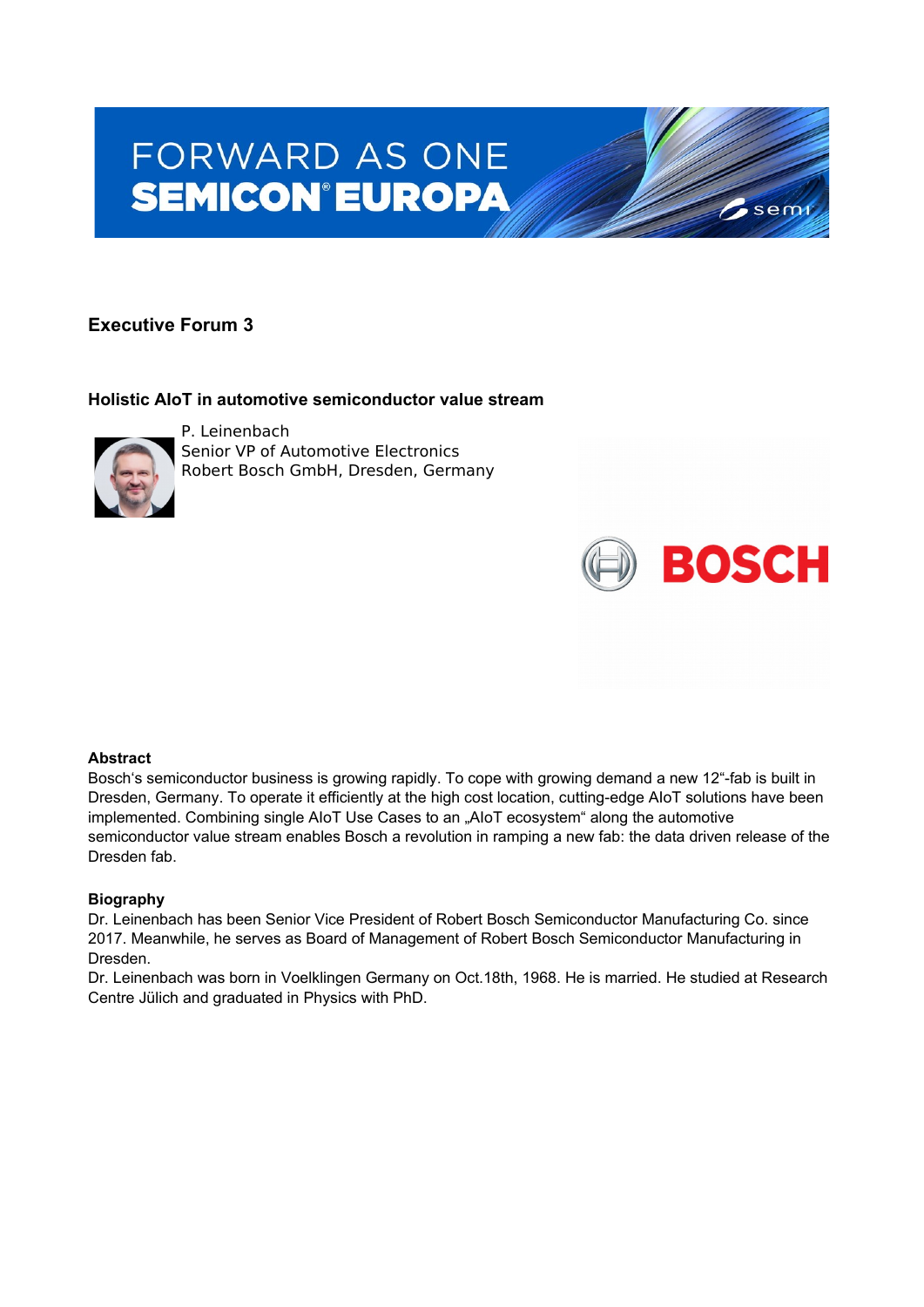## **At the crossroad: Strategic considerations for chip manufacturing**



S. Herlitschka CEO and CTO Infineon Technologies Austria AG Infineon Technologies Austria AG, Villach, Austria



#### **Abstract**

The global semiconductor shortage and various initiatives by policy makers have highlighted the new importance of semiconductors. With the Chips Act, European policymakers want to create a state-of-the-art chip ecosystem, putting them on par with other economies in semiconductor manufacturing. In the past year, only two new chip factories have been built in Europe. The presentation shows how the global leading chip manufacturer Infineon Technologies is using new smart factories and cross-site production concepts to serve global customers more flexibly, to increase the resilience in the supply chains and to also strengthen technology sovereignty.

#### **Biography**

Sabine Herlitschka is Chief Executive Officer and Chief Technology Officer of Infineon Technologies Austria AG.

Her professional career includes industrial biotechnology research, international cooperation and financing in technology and innovation, Internships at leading organizations in the USA, Fulbright Scholarship at George Washington University and Johns Hopkins University, as well as founding Vice-Rector for Research Management and International Cooperation at the Medical University of Graz, Austria.

Before joining Infineon Technologies Austria, Herlitschka was Director of European and International Programmes in the Austrian Research Promotion Agency. For almost 25 years she has been frequently involved in European Research as advisor, project coordinator and evaluator, as well as participant and Chairperson in strategic European & international expert groups. Amongst others, she has been elected Chair of the Governing Board of the 5 bn Euro European Public Private Partnership ECSEL-Electronic Components and Systems for Electronic Leadership, she is Vice-Chair of the Austrian Council for Research & Technology Cooperation, as well as member of the Senate of the German Fraunhofer Society. Herlitschka holds a Ph.D. in Food- and Biotechnology and a Master of Business Administration.